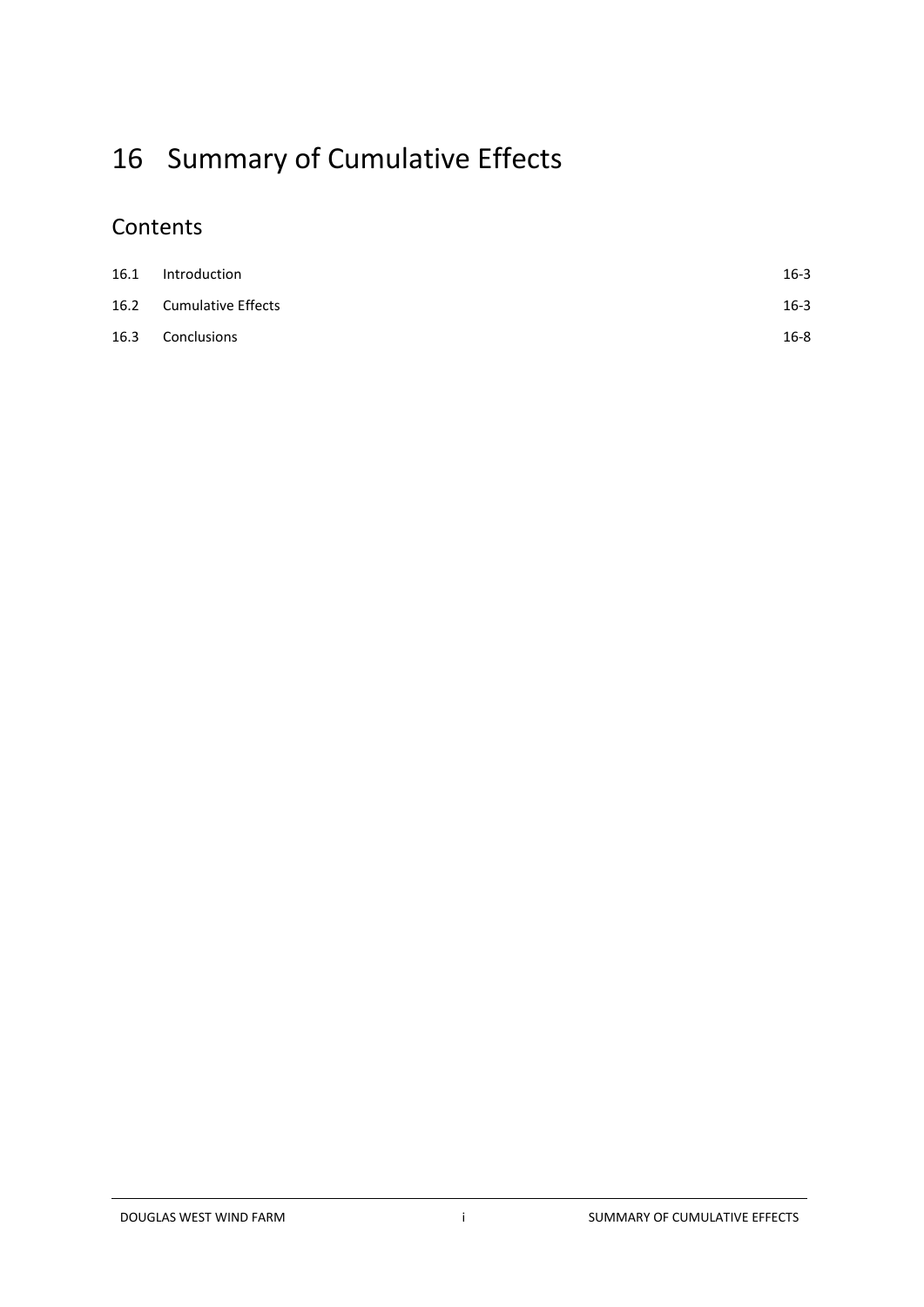This page is intentionally blank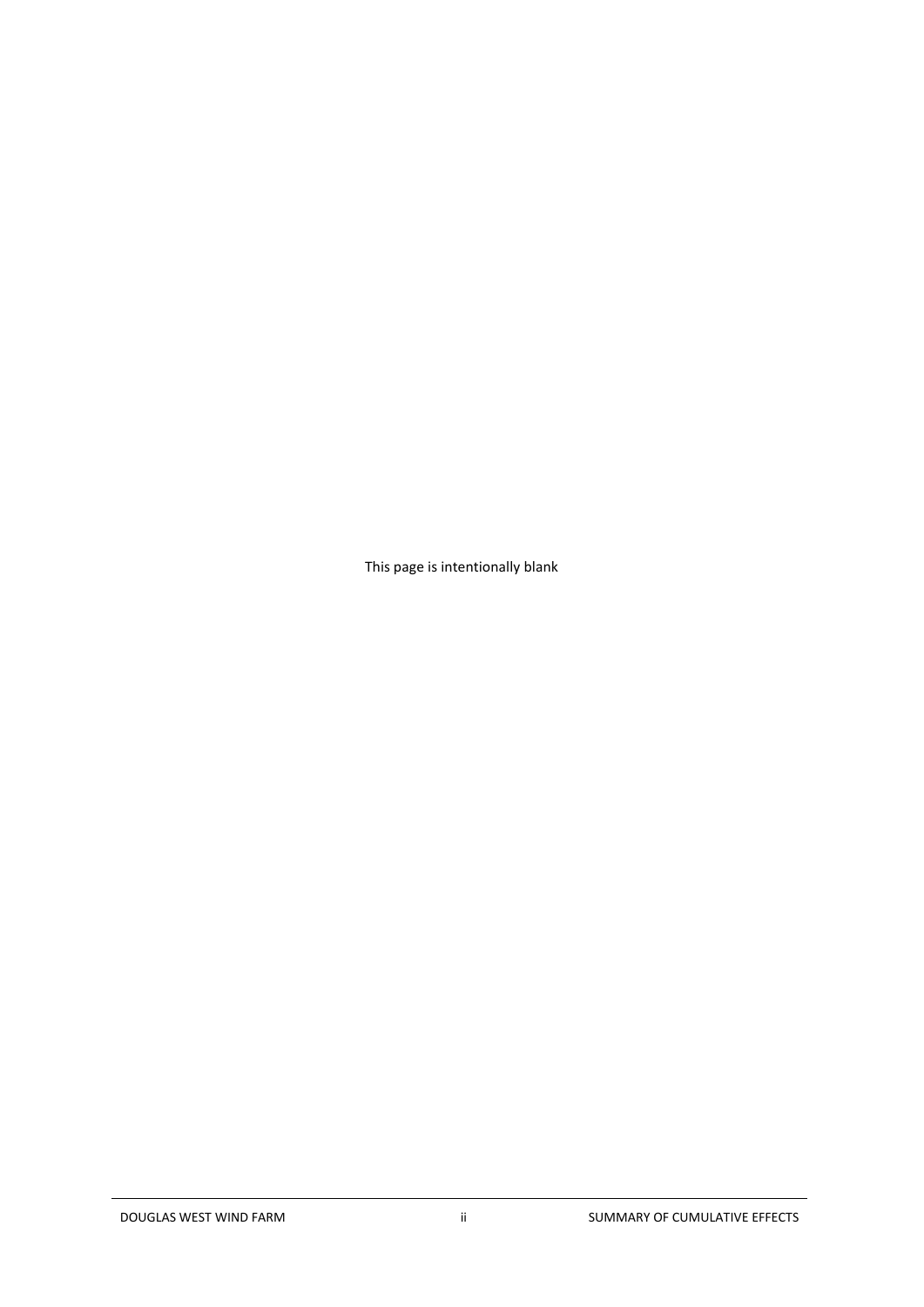## 16 Summary of Cumulative Effects

## <span id="page-2-0"></span>16.1 Introduction

- 16.1.1 Regulation 2(1) of the *Town and Country Planning (Environmental Impact Assessment) (Scotland) Regulations 2011 (as amended)* emphasises the need for cumulative impacts to be considered at a project level. Cumulative impacts are those new impacts, or enhancements of existing impacts, that occur only because of the interaction of the construction and operation of the Revised Development with other developments, in particular wind energy developments, or from the interaction of different aspects of the Revised Development.
- 16.1.2 Consideration has been given to the potential for cumulative effects to arise from the interaction of the Revised Development with other wind energy developments within up to 35 km from the site that were either operational, consented and/or under construction, or were in planning either with an application that was not yet determined or subject to an appeal, as at 01 July 2017. Table 3.1 in Chapter 3 lists the wind energy developments within 5 km of the Revised Development site. These are the projects which were considered to have the potential to give rise to cumulative effects.
- 16.1.3 The following sections provide a summary of the potential cumulative effects already described in detail within each of the technical chapters (Chapters 6 to 15).

## <span id="page-2-1"></span>16.2 Cumulative Effects

#### *Landscape and Visual*

- 16.2.1 For the cumulative landscape and visual assessment, wind energy developments that are at scoping or at the pre-planning stage have not been considered due to the uncertainty that these schemes will come forward as a full application and the lack of adequate information about project details. This is in accordance with the approach advocated in GLVIA3<sup>1</sup>.
- 16.2.2 The purpose of the cumulative impact assessment section of Chapter 6 has been to consider the additional effects that might arise as a result of the Revised Development if other consented and in planning (awaiting determination) schemes were also operational. The effects of developing the Revised Development in combination with other operational wind farms was covered in the main body of the assessment in Chapter 6, in line with GLVIA3 (refer to Chapter 6 for full details). The baseline in the cumulative impact assessment in Chapter 6 was therefore extended to consider other schemes that are not yet present in the landscape but are at various stages in the planning process. Accordingly, two separate scenarios were considered which reflect the different degrees of certainty that these schemes will be constructed:
	- Scenario 1 assumed that other consented (but as yet unbuilt) wind farms are operational; and
	- Scenario 2 extends this further to assume that all schemes in planning are also operational.
- 16.2.3 In this first cumulative scenario the character of the landscape within which the Revised Development is located would be markedly different, as these schemes collectively create a 'wind turbine landscape' which would extend over the two character types within which the Revised Development is located. In this context, the introduction of the Revised Development would not alter the defining

**.** 

<sup>1</sup> *The Guidelines for Landscape and Visual Impact Assessment, 3rd Edition* (GLVIA3). Landscape Institute and the Institute for Environmental Management and Assessment, 2013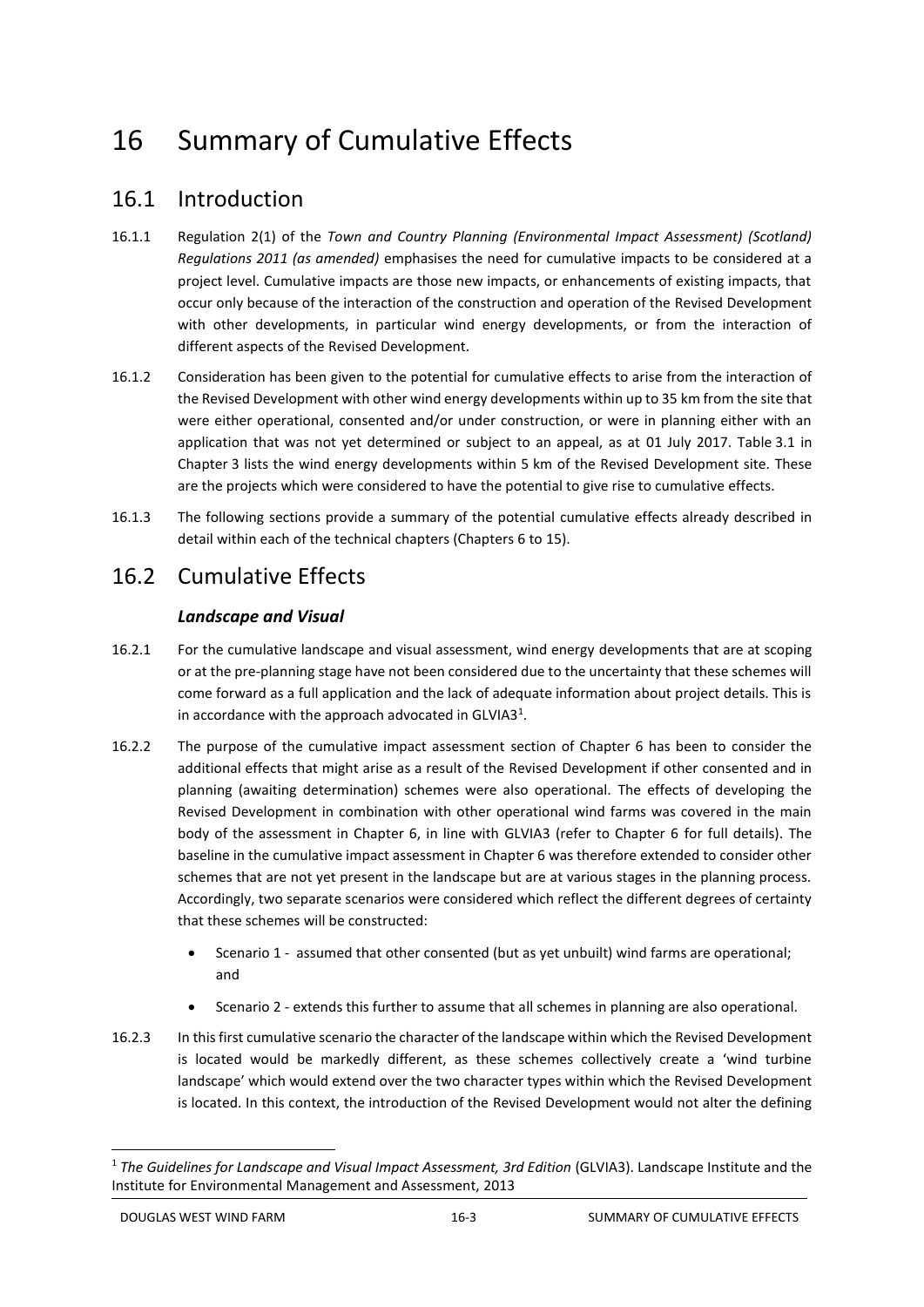characteristics of LCST 5B or LCT 7 but would instead reinforce the existing characteristics of the baseline landscape.

- 16.2.4 In any given landscape where turbines are already present the additional effect on landscape character of introducing further turbines may not be as significant as the initial introduction of turbines. Furthermore, in general, the greater the number of turbines in the baseline landscape the less significant the addition of further turbines may be in landscape character terms as the landscape will be more heavily characterised by turbines in the baseline situation. Taking this into account it is considered that in the first cumulative scenario, the effect of introducing the Revised Development on the landscape character of LCST 5B in which the Dalquhandy Wind Farm is already present and the adjacent area of LCT 7 would be less significant than previously assessed in the main LVIA. The combined effect would be significant but this level of significance would occur in any event in the absence of the Revised Development. Therefore, in the first cumulative scenario, within LCST 5B and the small area of LCT 7 in which the site is located the additional effect of introducing the Revised Development would not be significant.
- 16.2.5 Similar observations can be made about most of the surrounding LCTs. In each of the main LCTs considered the combined effect would be significant but this level of significance would occur in any event in the absence of the Revised Development.
- 16.2.6 Given the relatively high number of operational and consented schemes considered in cumulative scenario 1, the change to the baseline brought about by the two other schemes in planning would be minimal. Therefore, it is not considered that the cumulative effects would be discernibly greater in cumulative scenario 2 than in scenario 1 and no additional significant cumulative effects on landscape character are predicted.
- 16.2.7 In terms of cumulative visual effects in cumulative scenario 1 it is noted that the proposed turbines would, from the vast majority of locations, be visible in combination with and appear as an extension to the consented Dalquhandy and Cumberhead Wind Farms; the exception being from within the Douglas Valley where the Dalquhandy and Cumberhead turbines will generally not be visible. This is in addition to the existing operational wind farms of Hagshaw Hill, Galawhistle, Hazelside Farm and Nutberry, which together with Dalquhandy would form a concentration of turbines extending from the rolling moorland down into the foothills bordering the farmland to the east. Furthermore, from most locations the proposed turbines would be visible either in combination with or in succession with the consented Poniel turbines and, also to the north of the Revised Development, either in combination with or in succession with the scattered existing and consented medium to large scale individual turbines in the farmland along the M74 corridor (including Auchren Farm, Broken Cross Small, JJ Farm, M74 Eco-Park, Nether Fauldhouse, Letham Farm, Low Whiteside Farm and Yonderton Farm).
- 16.2.8 Measured against this baseline in cumulative scenario 1 the additional effects arising as a result of introducing the Revised Development would typically be less significant than reported earlier in the main assessment (Chapter 6). It is recognised that there would be a significant cumulative effect however in relation to a small cluster of properties at West Toun House, Westoun Steadings, Westerhouse and Craigend as a result of the Poniel and the Revised Development being constructed in conjunction. In combination, the two schemes would result in a major effect on these properties but the greater impact by far resulting from Poniel; the overall effect would not be so overbearing as to render the properties an unattractive place to live.
- 16.2.9 In cumulative scenario 2, the pattern of wind farm development established and reported above in relation to cumulative scenario 1 would be not be greatly altered by the introduction of Glentaggart or Priestgill (if consented and constructed).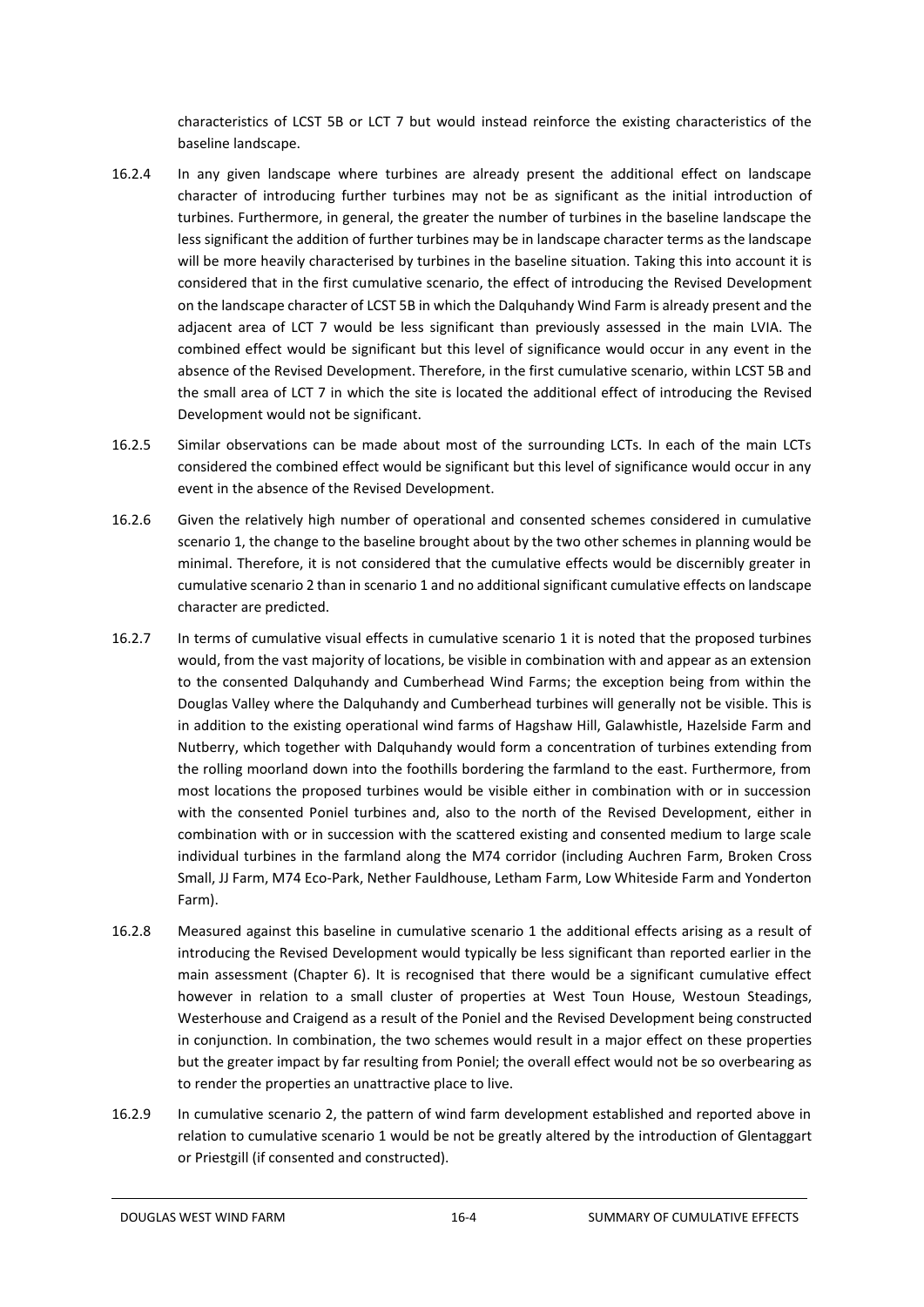- 16.2.10 The two proposed schemes are located at distance from the Revised Development, with limited intervisibility, and as such would not alter the baseline or 'cumulative scenario 1' to such an extent that there would be any greater cumulative effects than already reported previously.
- 16.2.11 It is recognised that there would be some sequential cumulative effects along the M74, A70, B7078 and NCN 74. However, in the context of the already consented and operational wind farms in this landscape, the additional effect of introducing the Revised Development would not be significant.
- 16.2.12 It is noted that whilst the effects are considered to be long term, they are not ultimately permanent and upon decommissioning of the Revised Development the effects are almost entirely reversible. Therefore, there would be no permanent or irreversible effects on landscape character or visual amenity and these residual effects would not be significant.
- 16.2.13 The recent consents for other commercial scale wind farms at Dalquhandy and Poniel are particularly relevant as once built they will introduce turbines onto the farmland at the foot of the rolling moorlands. In the context of these consented turbines (and assuming that they are built) the Revised Development will sit within an area already surrounded by large scale wind turbines and in this regard, would constitute an obvious extension to the pattern and distribution of existing wind turbines. In general, where visible, the proposed turbines would reinforce the presence of turbines in views rather than introduce turbines into any views which are currently unaffected by turbines.

#### *Ecology*

16.2.14 It is not considered likely that any significant cumulative effects will arise as a result of the Revised Development due to the negligible/minor scale and nature of the predicted effects for the Revised Development, the application of appropriate mitigation measures, and small geographical range of the species assessed.

#### *Ornithology*

16.2.15 A detailed and quantitative assessment was undertaken in regard to collision risk for Valued Ornithological Receptors (VORs) at the site, with cumulative assessment having been undertaken on populations of geese, black grouse, hen harrier and the local wader assemblage. The assessment concludes negligible to minor effects across the four receptors, considered not significant within the context of the EIA regulations.

#### *Noise*

- 16.2.16 Initially, a broad-brush approach to the recommendations of the IOA Good Practice Guide was undertaken for the cumulative assessment in which no allowance is made for directivity, and every turbine was treated as if it were directly upwind of the receptor at a single point in time. This approach exaggerates the cumulative noise effects, because there are no receptor locations that can ever simultaneously fall downwind of every cumulative wind energy development in the locality. Nevertheless, the proposed noise limits for the Revised Development were shown be met under these circumstances at all but three of the receptor locations used in the assessment in Chapter 9, with the exceptions being properties at Craigend, Stockhill and the consented housing development at Gunsgreen.
- 16.2.17 At Stockhill, the additive effect of the Revised Development turbines on the noise already occurring in the worst case from currently operational and consented turbines (excluding Cumberhead) is only 0.1dB, which will be completely undetectable. Stockhill Farm is a financially interested party in the Cumberhead Wind Farm and a higher noise limit (minimum 45dB) is applicable to those turbines. Any excess over this higher limit will be the responsibility of the operator of that project. The noise effect is therefore not significant.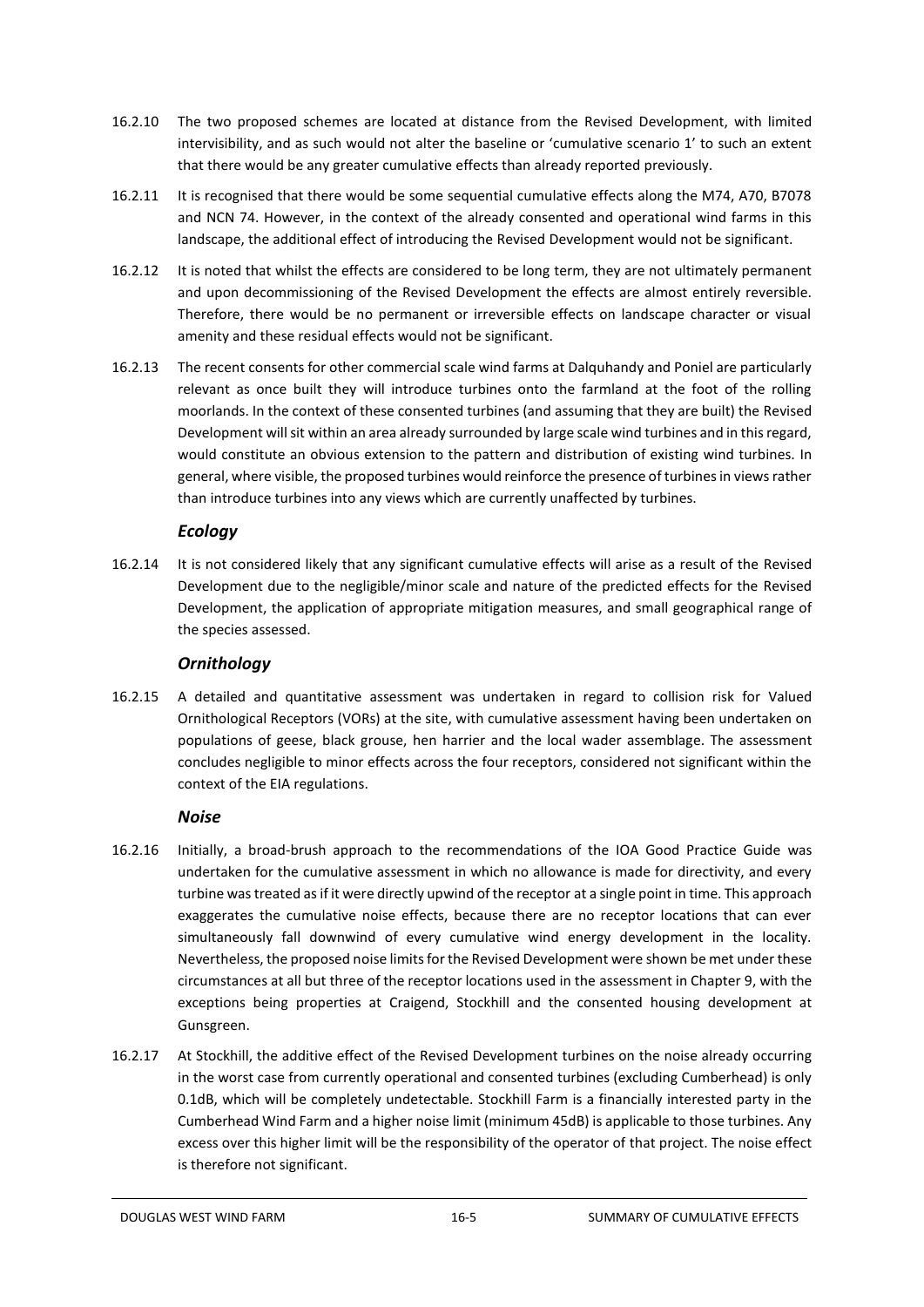- 16.2.18 The predicted exceedance at the permitted housing at Gunsgreen using the broad-brush approach in Appendix 9.7 was very slight. The layout of proposed dwellings at Gunsgreen is not yet known, but acoustical screening within the housing estate will tend to reduce the levels, which are already influenced by the permitted Dalquhandy Wind Farm. The noise effect is therefore considered to be not significant.
- 16.2.19 The apparent minor cumulative excess at Craigend necessitated further examination, taking into account the directional effects of all wind turbines in order to arrive at a better estimate of the cumulative noise effects. The location at Craigend places the dwelling approximately midway between the thirteen Revised Development turbines and the three at Poniel. This means that the worst case wind direction for the Revised Development puts the three Poniel turbines directly downwind, and their effects on the cumulative noise immission levels are therefore exaggerated. The contribution from each of the three Poniel turbines will be reduced by between 10 and 13dB overall at Craigend, and there will be no actual increase in noise from the introduction of the Revised Development turbines. The magnitude of the noise impact will therefore be slight, and the noise effect is therefore not significant.

#### *Historic Environment*

- 16.2.20 The placement of the Revised Development on the eastern edge of existing and consented wind farms would allow the wind farm developments to be viewed as one site, rather than a collection of independent and visually separated developments. As such, the cumulative impact of the Revised Development on the sites of historic interest within the wider landscape has been shown to be negligible.
- 16.2.21 The urban, inward looking setting of historic assets within Douglas, including the Conservation Area, means that many of the turbines will not be visible. This is also true of the other existing and proposed developments, therefore, any cumulative impact is considered to be negligible/minor.

#### *Hydrology, Hydrogeology and Geology*

- 16.2.22 This assessment has concluded that there will be no significant effects on geological resources associated with the Revised Development. As such, no significant cumulative effects on geological resources are predicted from the Revised Development in combination with other similar developments currently operational, consented or in planning within the local area.
- 16.2.23 The assessment predicted no residual effects on the Poniel Water or other local watercourses or groundwater bodies from the Revised Development, and it is therefore considered that the combined effect on hydrology and hydrogeology with other local projects will be negligible and no additional mitigation measures over and above those committed to in Chapter 11 are considered necessary.

#### *Traffic and Transport*

- 16.2.24 The cumulative transport assessment has included neighbouring wind energy developments, the Poniel Built Development and the M74 Heat and Power Park, off junction 11 of the M74. It is recognised that the other wind energy developments are at differing stages of development and it is therefore unlikely in reality that all projects would be constructed concurrently.
- 16.2.25 However, if all identified wind energy developments were to be constructed at the same time, it is considered that the cumulative impacts of day-to-day construction traffic would not be significant and the existing access arrangement would be more than capable of coping with those traffic volumes for the short duration of the construction period. The delivery of abnormal loads would be coordinated between the projects to minimise any disruption to the wider road network.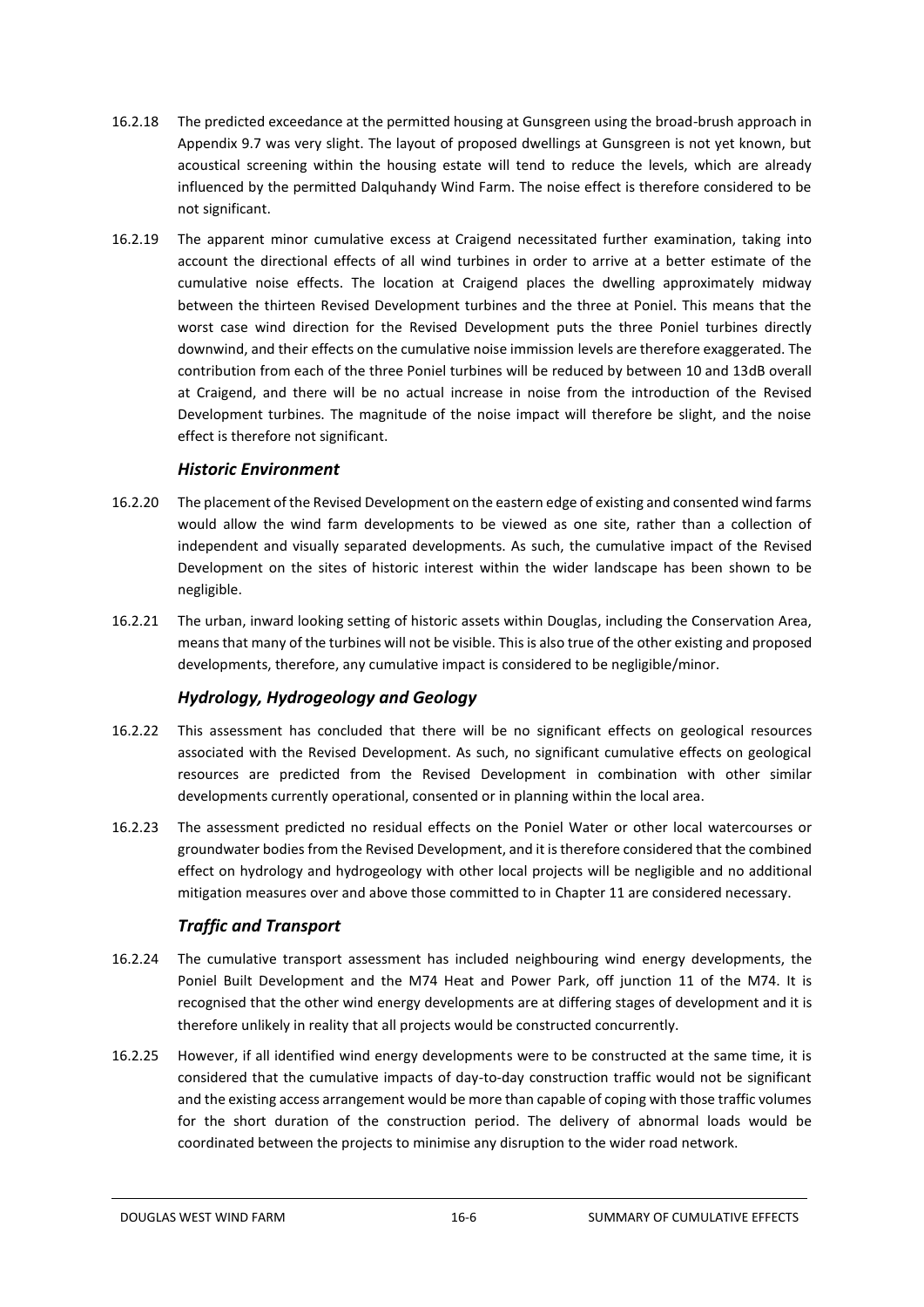- 16.2.26 Much of the Poniel Built Development has already been developed and traffic associated with that is included in the baseline surveys. Given the short construction period of the Revised Development (12 months) and the timescales associated with any new development commencing at the M74 Heat and Power Park, the construction period of the renewable energy projects would likely have ceased by the time anything further at the development became operational.
- 16.2.27 There is therefore unlikely to be crossover between the schemes other than during the operational phase of the Revised Development and other wind farm projects, during which traffic effects have been demonstrated to be negligible.

#### *Socio-Economics, Tourism and Recreation*

- 16.2.28 There are three main ways in which the Revised Development could contribute to cumulative socioeconomic effects. Two of these could result in beneficial cumulative effects and the other could result in an adverse cumulative effect.
- 16.2.29 Adverse cumulative effects on tourism, recreation and socio-economics could occur if the Revised Development was expected to have a significant cumulative visual impact on important tourism receptors. The cumulative visual impact of the Revised Development is assessed in Chapter 6, Landscape and Visual. It is however, important to note that even if such effects were to occur, they would not necessarily be significant. This is because landscape is likely to be a somewhat less important driver of tourism in South Lanarkshire than it is for other parts of Scotland.
- 16.2.30 The Revised Development also has the potential to generate beneficial cumulative impacts if it were to help encourage the development of a significant local renewable energy supply chain. Initial investigations undertaken by the Applicant have identified a number of potential suppliers in the local area so there is some evidence that this effect may already be occurring.
- 16.2.31 The development of a strong local supply chain would help to increase the economic benefits of the Revised Development and similar projects in the local area, which could help to increase the magnitude of the long-term beneficial economic effects considered in Chapter 13. The Applicant's stated preference for securing supplies locally where possible should help to support this.

#### *Aviation, Radar and Telecommunications*

16.2.32 It is considered that as none of the consented wind farm developments in the local area have significant residual effects on aviation, radar or telecommunication interests, following the implementation of the mitigation measures set out in Chapter 14, the potential for cumulative effects is negligible.

#### *Shadow Flicker*

16.2.33 Two receptor locations, the permitted housing development at Gunsgreen and 8 Middlemuir Road, are located within the area of overlap between the study area for the Revised Development and the neighbouring Dalquhandy Wind Farm. The predicted shadow flicker hours of the combined realistic scenario for the Revised Development and Dalquhandy Wind Farm assessment was found to be within the recommended limits. There are therefore no significant cumulative shadow flicker effects as a result of the Revised Development.